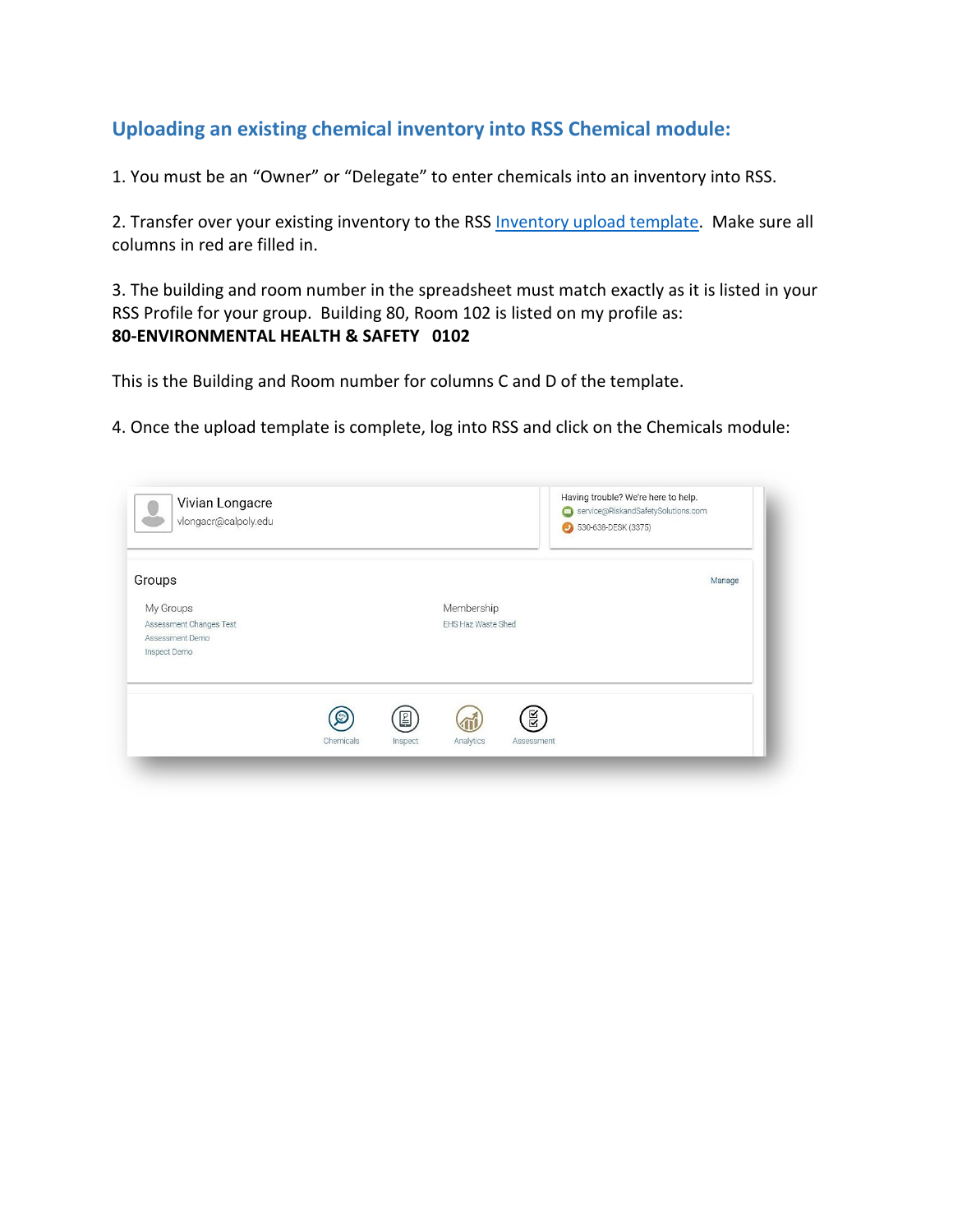

6. Under Create Inventory:

a) check the box of the inventory you want to add to if you have more than one listed and

b) name the inventory associated with your lab

## **Click save**

| $\equiv$ $\vert$ CSU Safety $\vert$ Chemicals $\vert$ Martinez Research Lab |                                    |
|-----------------------------------------------------------------------------|------------------------------------|
| <b>Create Inventory</b><br>Groups<br>Andrew's Test Lab                      | a) Check the correct inventory     |
| Martinez Research Lab<br>Owner*<br>Andrew Frauenpreis                       | Inventories: Martinez Research Lab |
| Inventory Name *<br>Andrew's Test Lab Inventory                             | b) Name the Inventory              |
| Save<br>Cancel                                                              |                                    |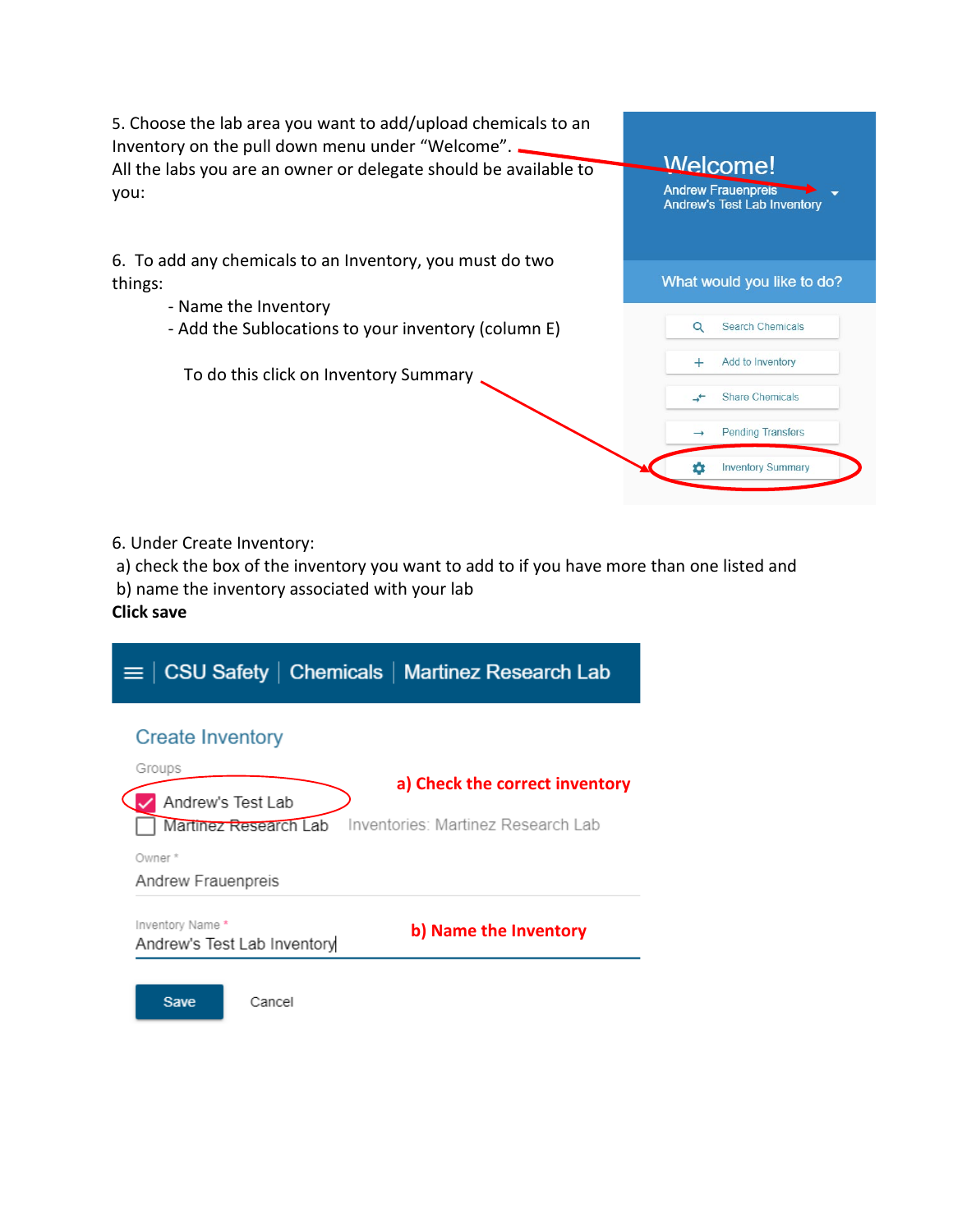7. You must now create Sublocations in your inventory. This can be as simple as the room number or as detailed as Flammable Cabinet 1, Refrigerator 1, Shelf A, etc.

Click on Inventory Summary on the Home Chemical page



8. Scroll down to the bottom of the page to where you see the Sublocations and click on the "+"

| <b>Inventory Access</b>                                                                                                                                                  |                                                                                                              |  |
|--------------------------------------------------------------------------------------------------------------------------------------------------------------------------|--------------------------------------------------------------------------------------------------------------|--|
| Inventory Owner:<br>Andrew Frauenpreis                                                                                                                                   |                                                                                                              |  |
| Groups:<br>Andrew's Test Lab (Andrew Frauenpreis)<br>Members: $\triangleright$<br>Campus-wide Chem Admins with access to view/edit your inventory: $\blacktriangleright$ |                                                                                                              |  |
| Import & Export<br>Import<br>Download Inventory Data                                                                                                                     | Reconciliation<br>Reconcile your inventory by sublocation (barcode only)<br>Reconcile your inventory by room |  |
| Sublocations <b>&amp;</b> Print<br>180-WARREN J BAKER CENTER FOR SCIENCE AND MATHEMATICS, Room 0101<br>Me subleastions assated for this room                             |                                                                                                              |  |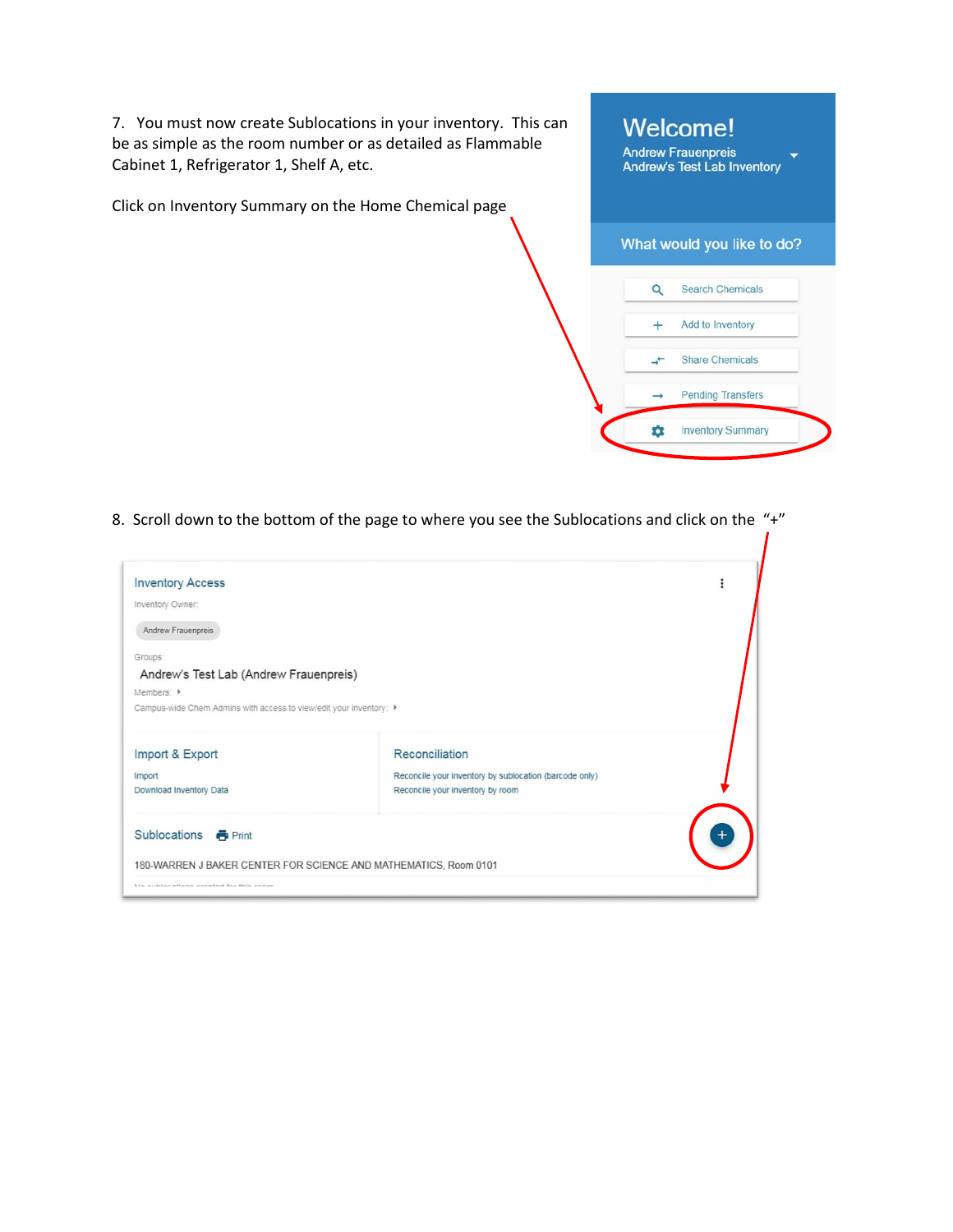9. Enter the Bldg and Room number by clicking through each one under location.

| Sublocations <b>&amp;</b> Print                               |           |                |                             |
|---------------------------------------------------------------|-----------|----------------|-----------------------------|
| Duilding / Doom &<br>180-WARREN J BAKER CENTER FOR SCIENCE AN |           |                |                             |
| Room 0101<br><b>IVAILIC</b>                                   |           |                |                             |
|                                                               | Explosive | Flammable      | Oxidizing                   |
| UCXXXXXXXXXX                                                  | 在室        |                |                             |
| Temperature *<br>Ambient                                      | Corrosive | Compressed Gas | Toxic                       |
| Pressure *<br>Ambient                                         | a.        |                |                             |
| Private                                                       | Harmful   | Health Hazard  | Environmentally<br>Damaging |
| Save<br>Cancel                                                |           |                |                             |

10. Enter the sublocation name- this must match your template sublocation EXACTLY:



11. Hit save when done.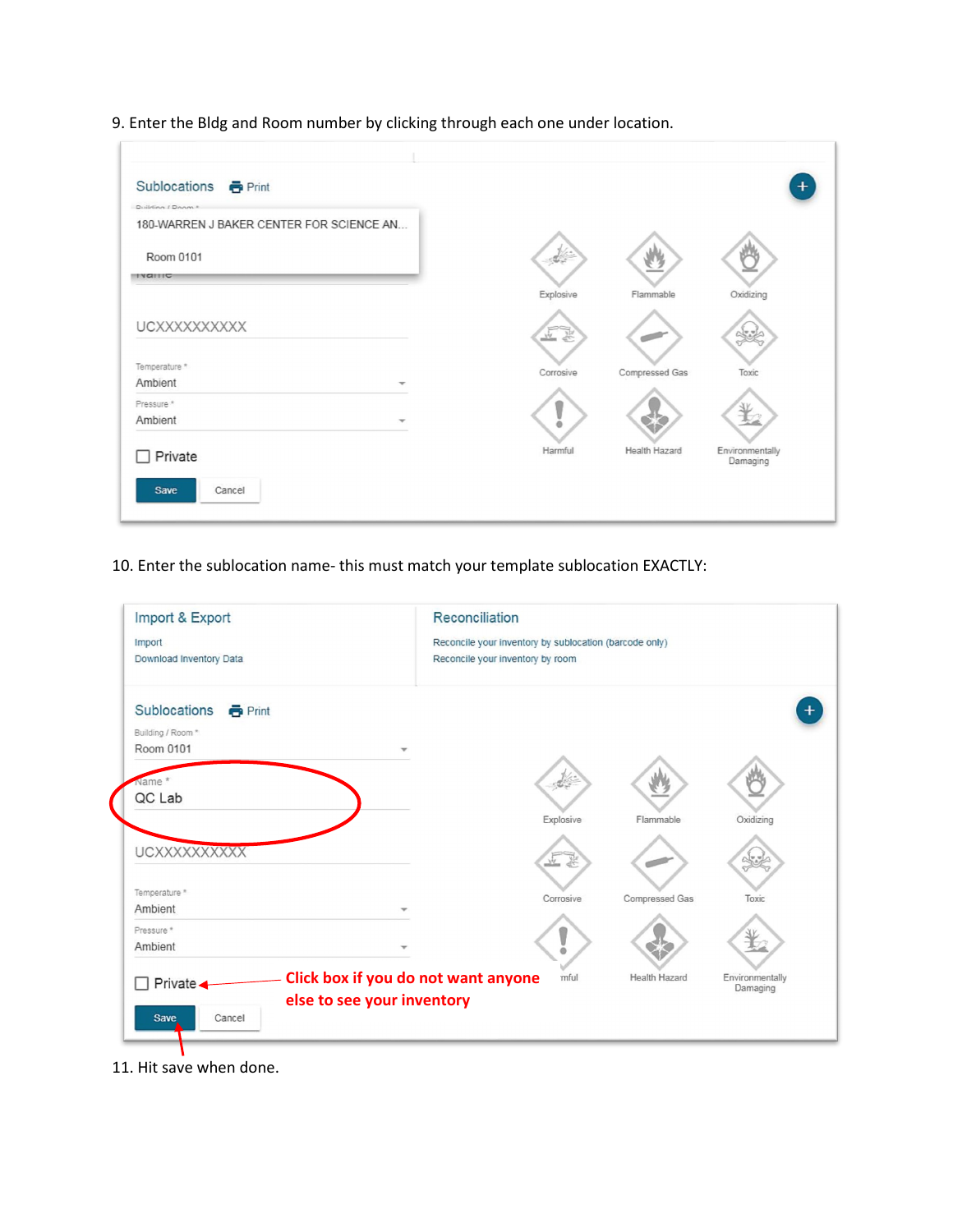12. Once you have **ALL** sublocations listed on the inventory, you are ready to upload your inventory. Scroll up to "Import & Export" and click on "Import":



13. Click on "Upload File" button, select your upload excel sheet you completed in Step2.

14. The first page you will see if the upload was successful is "Exact Matches". If these are correct, check the box next to the CAS number. Checking the upper CAS number box defaults all to check. Then hit Next button ~

|               |               | $\equiv$ $ $ CSU Safety $ $ Chemicals $ $ Andrew's Test Lab Inventory | ❷ | $\mathbb{H}$ | A |
|---------------|---------------|-----------------------------------------------------------------------|---|--------------|---|
| Exact Matches | Multi Matches | Issues                                                                |   | <b>Next</b>  |   |

Save selected inventory

## **Exact Chemical Matches**

Save the chemicals you want to import

Physical Suggested **Ø** CAS Name Location State match 180-WARREN J BAKER CENTER FOR SCIENCE AND 90- $\blacktriangledown$ iquid Guaiacol Guaiacol  $05-1$ MATHEMATICS 0101, QC lab ■  $61 -$ <br>73-4 180-WARREN J BAKER CENTER FOR SCIENCE AND Methylene Methylene olid Blue Blue MATHEMATICS 0101, QC lab